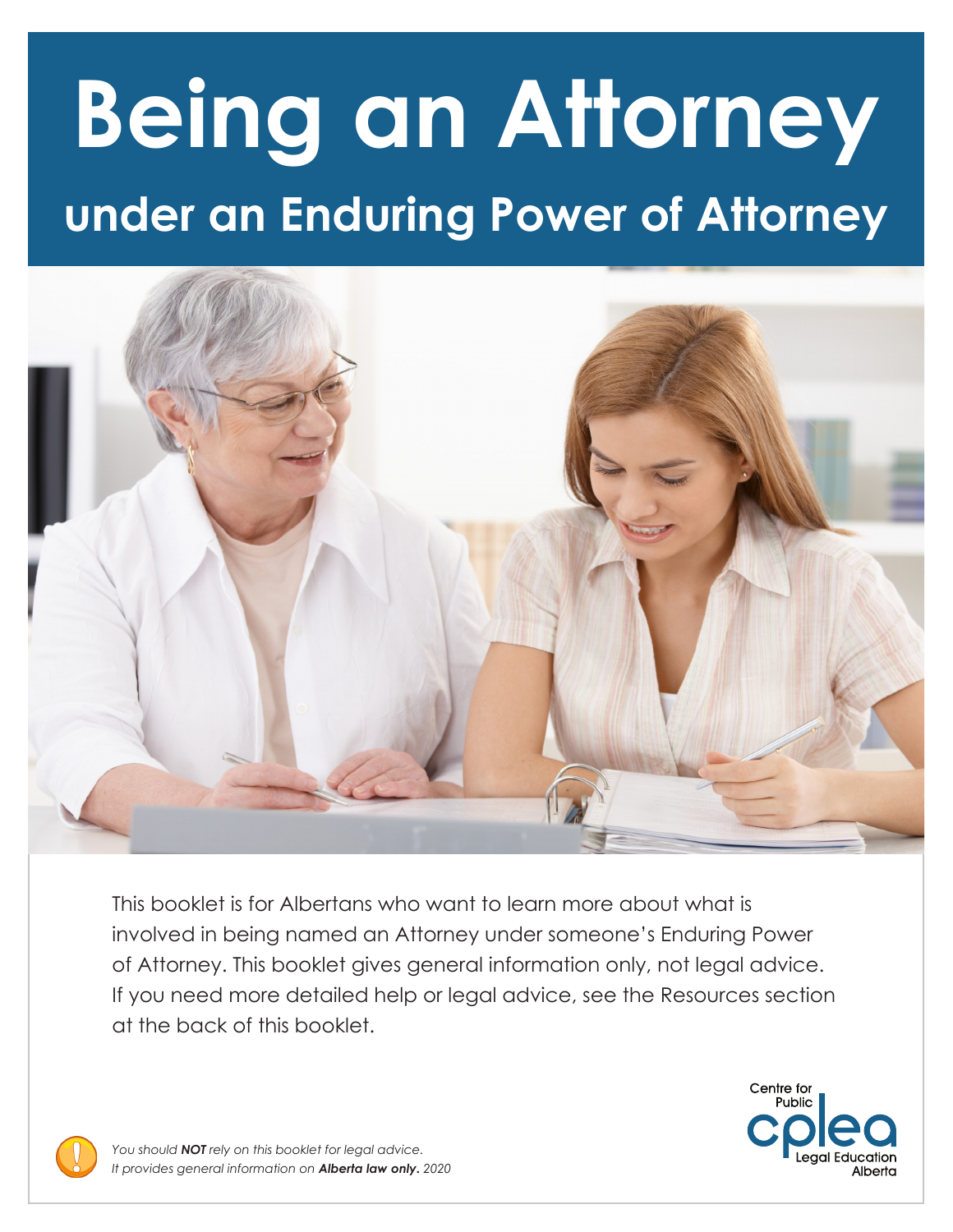#### **DISCLAIMER**

**The contents of this booklet are provided as general information only. It is not legal advice.** If you have a legal problem, you should consult a lawyer.

The information contained in this booklet was correct at the time it was produced. Be aware that there may have been subsequent changes which make the information outdated at the time you are reading it. The Legal Resource Centre of Alberta Ltd. will not be responsible for any loss arising from reliance on or action taken (or not taken) as a result of this information.

#### **ACKNOWLEDGEMENT**

We would like to thank the **Alberta Law Foundation** and the **Department of Justice Canada** for providing operational funding, which makes publications like this possible.

Photo credit: ID 34566742 © Nyul • Dreamstime.com

#### **© Legal Resource Centre of Alberta Ltd., Edmonton, Alberta** *Operating as:* **Centre for Public Legal Education Alberta Last Revised 2019**

The Legal Resource Centre of Alberta Ltd, operating as the Centre for Public Legal Education Alberta, is a non-profit organization whose mission is to help people understand the law as it affects their everyday lives. We develop plain language booklets, presentations, and other learning materials to help people recognize and respond to their legal rights and responsibilities. We have a variety of programs, and provide legal information and referrals on many legal topics. For more information, please visit www.cplea.ca.



#800, 10050 112 Street Edmonton, Alberta T5K 2J1

**Phone** 780.451.8764 **Fax** 780.451.2341 **Email** info@cplea.ca **Web** www.cplea.ca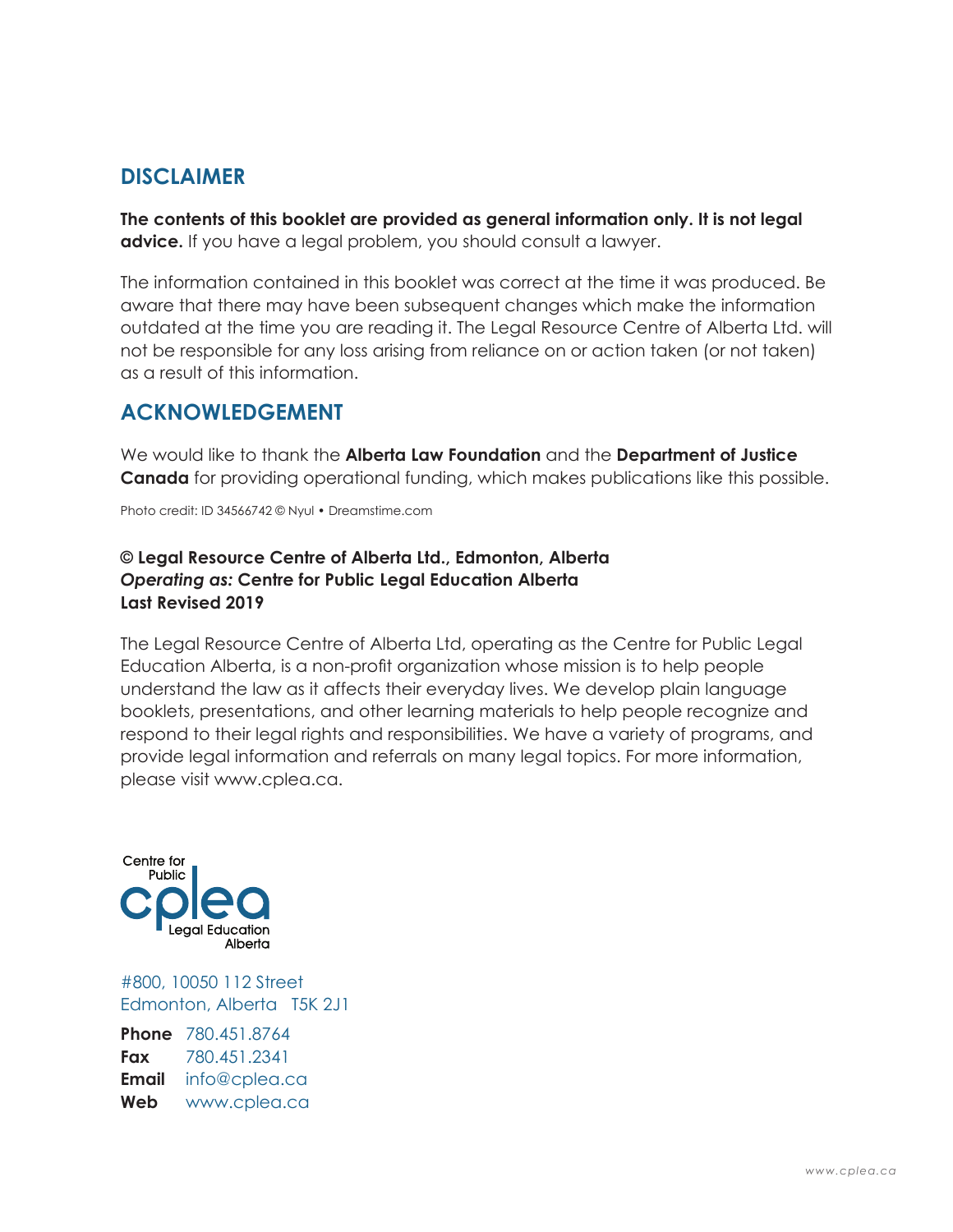# **Table of contents**

| <b>What is an Attorney?</b>                              | 4  |
|----------------------------------------------------------|----|
| <b>Attorney Requirements</b>                             | 5  |
| <b>Attorney Responsibilities</b>                         | 5  |
| <b>Attorney Powers</b>                                   | 7  |
| <b>How an Enduring Power of</b><br><b>Attorney Works</b> | 9  |
| Things an Attorney should know                           | 10 |
| <b>Reviewing Attorney Decisions</b>                      | 11 |
| <b>When Problems Arise</b>                               | 12 |
| When the EPA Comes into Effect                           | 13 |
| <b>Glossary</b>                                          | 16 |
| <b>Resources</b>                                         | 18 |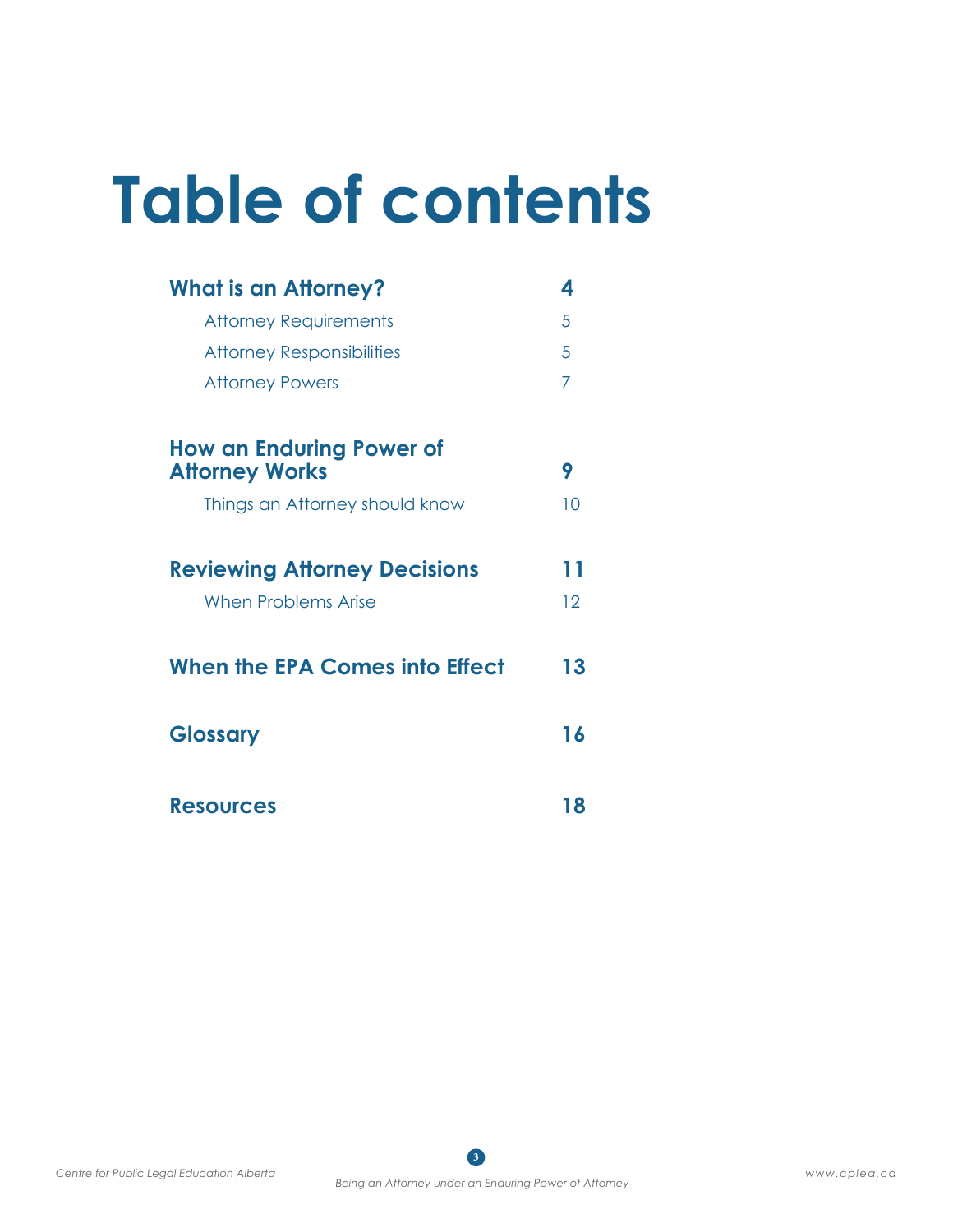# **What is an Attorney?**

An **Enduring Power Of Attorney** is a type of Power of Attorney that continues on even if you lose mental capacity.

A **Donor** is a person who makes a Power of Attorney or an Enduring Power of Attorney.

**Mental capacity** is the ability to understand information that is relevant to making a decision and the ability to appreciate the reasonably foreseeable consequences of the decision.

#### A **Personal Directive**

is a written, signed, dated and witnessed document that appoints someone else (your Agent) to look after your personal matters (non-financial only).

An Attorney is the person named in an **Enduring Power of Attorney** (**EPA**) who can make financial decisions on behalf of the **Donor**. An Enduring Power of Attorney can come into effect in a few different ways. The Attorney usually starts acting when the Donor loses **mental capacity**.

**An EPA must state that it continues in effect even after the Donor loses mental capacity. If the EPA does not specify this, then it is not an Enduring Power of Attorney, and it cannot be used once the Donor loses mental capacity.**

Financial decisions are decisions about financial matters. A **financial matter** is any matter relating to buying, selling, managing or protecting property. Essentially, a financial matter refers to anything you can own (including money). Financial decisions include paying bills, filing taxes, investing money or selling a home (if the EPA gives the Attorney that power).

An Attorney does not make decisions about **personal matters**. A **Personal Directive** is for personal decision-making.

**In this booklet, the term "Attorney" refers to an Attorney appointed under an Enduring Power of Attorney. There is another type of Power of Attorney called a non-enduring or limited or ordinary Power of Attorney. These Powers of Attorney do not continue in effect if the Donor loses mental capacity. If you are an Attorney under a nonenduring Power of Attorney, see CPLEA's booklet called 'General Powers of Attorney'.**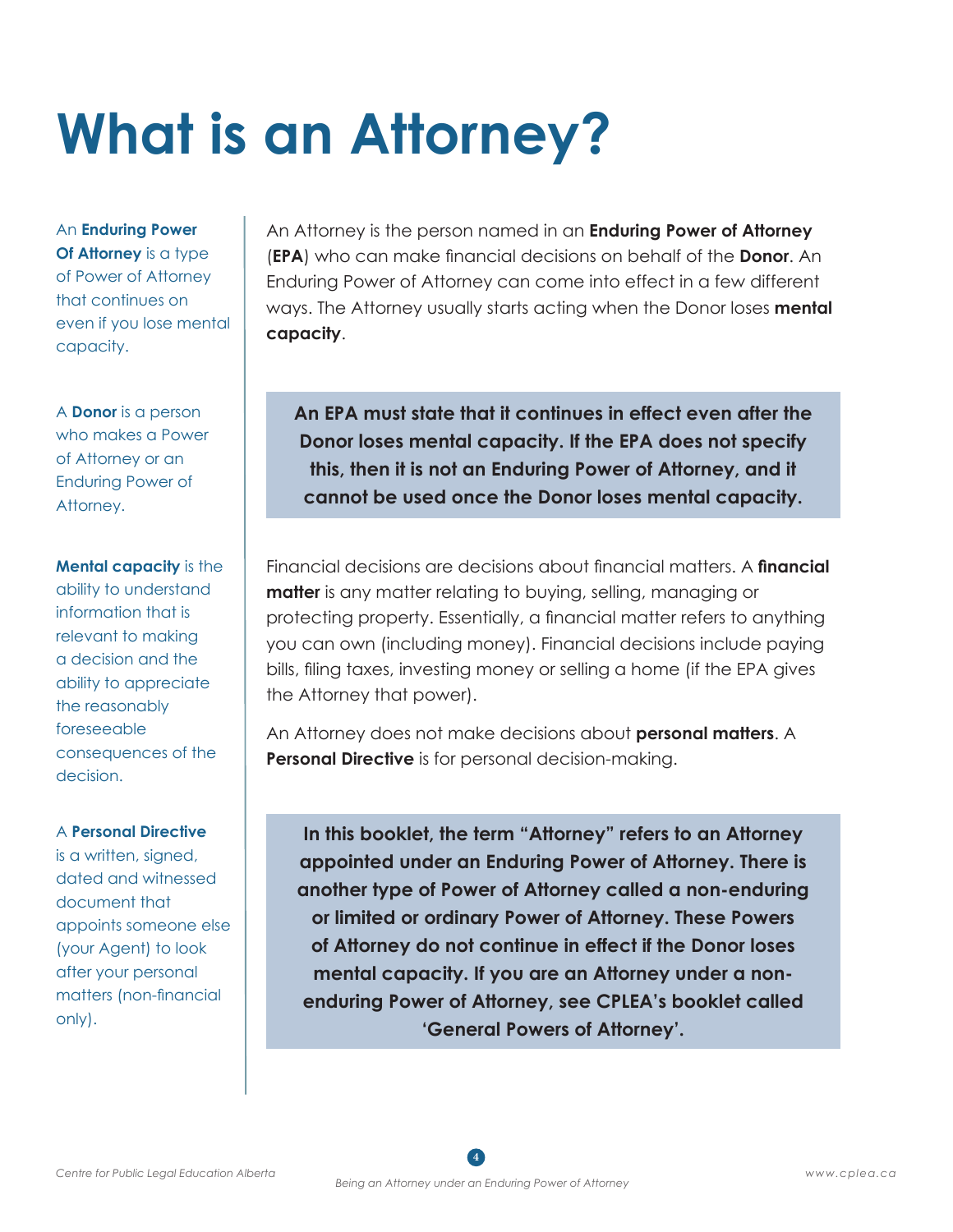#### **Attorney Requirements**

Any person appointed to be an Attorney:

- must be 18 years or older and mentally competent;
- must act in the Donor's best interests:
- should be trustworthy and reliable;
- should be aware of the Donor's wishes and general intent;
- should have the time, confidence and ability to act on behalf of the Donor;
- should be willing to do the job.

It is most convenient if the Attorney lives in the same city, or at least in the same province, as the Donor.

You can still be an Attorney if you are a **beneficiary** in the Donor's **Will**. If you are the Donor's **spouse**, **adult interdependent partner** or dependent child, you can be the Attorney and use your authority for your own maintenance. However, you must not let your entitlement under the Will or EPA cloud your judgement as to the Donor's best interest while the Donor is still alive.

You cannot be an Attorney if you signed the EPA as a witness.

#### **Attorney Responsibilities**

An Attorney:

- • confirms that the Enduring Power of Attorney is in effect;
- makes the financial decisions of the Donor for as long as the EPA is in effect;
- keeps a record of financial decisions the Attorney makes on behalf of the Donor.

Attorneys are also encouraged to consult with people who are knowledgeable in the area of concern, as well as those affected by the decision.

**You do not have to agree to be an Attorney if you do not want the job.**

**An Attorney must always act to protect the best interests of the Donor.**

A **Will** is a legal statement of how a person wants their property to be dealt with after their death.

A **beneficiary** of an **estate**, is a

estate.

person (individual or organization) who inherits all or part of a deceased person's

A **spouse** is a person to whom one is legally married.

#### A **adult interdependent partner** is a person with whom you are in an adult interdependent relationship.

An **adult interdependent relationship** is a term unique to Alberta for relationships outside of marriage and governed by Alberta's *Adult Interdependent Relationships Act*.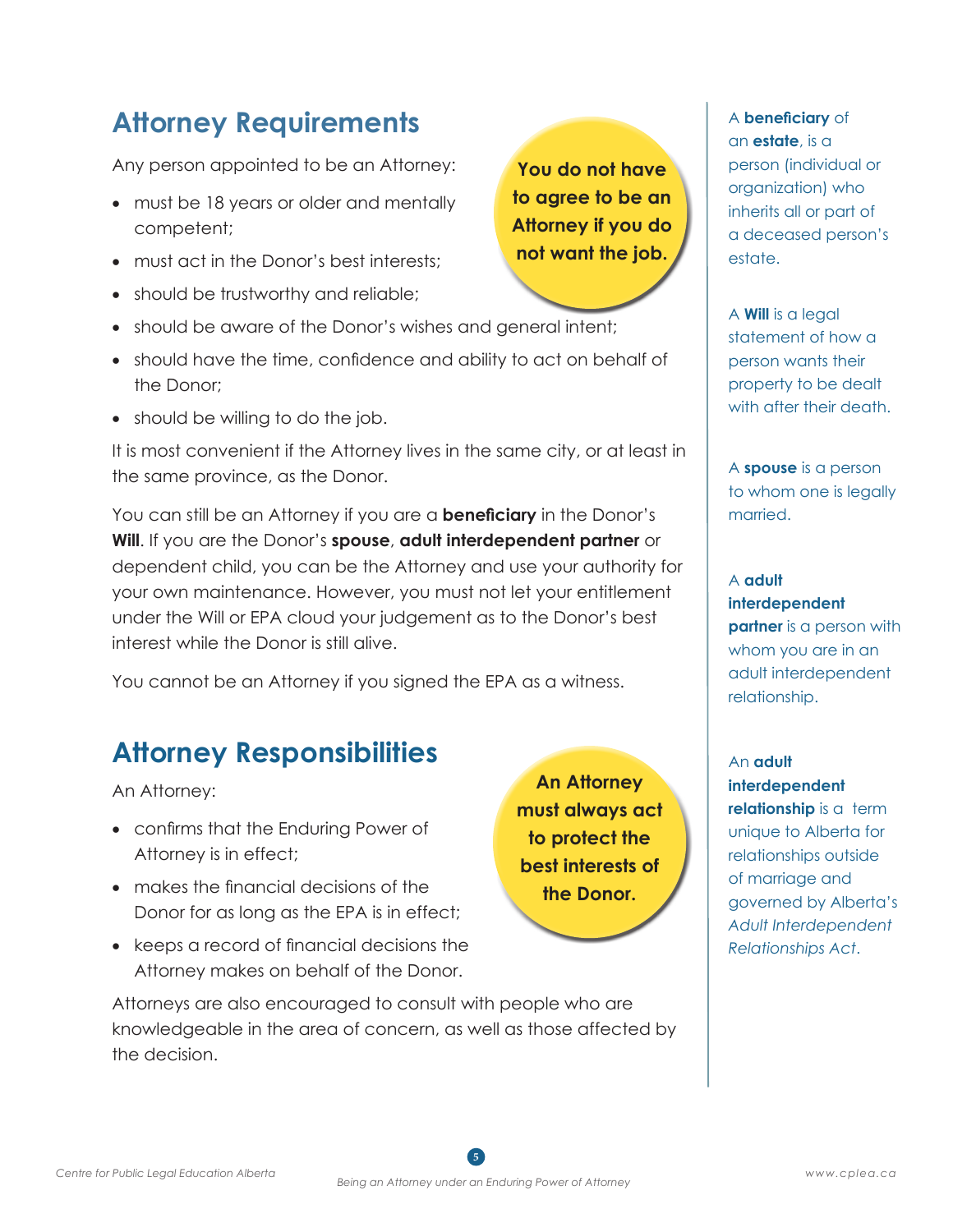An Attorney can be paid for their time if stated in the EPA. Usually a family member or friend acts as the Attorney and does not receive payment. However, the Donor can appoint a lawyer, or a bank or trust company to be their Attorney. A Donor usually has to pay these types of Attorneys for their services. The Donor pays any expenses the Attorney incurs.

Before an EPA comes into effect, the Attorney should gather or note:

- a notarized copy of the EPA;
- the location of the original EPA;
- the process for the EPA coming into effect;
- whether anyone will be reviewing the Attorney's decisions;
- clarification on whether the Attorney will be paid a fee for their services;
- the names and contact details of other people who have a copy of the EPA;
- the names and contact details of people that the Attorney must inform when the EPA comes into effect; and
- the name and contact details of who has been named as an Agent under any Personal Directive made by the Donor.

The Attorney should also:

- discuss the instructions in the EPA with the Donor;
- talk to family members, the beneficiaries or anyone who may be affected by their appointment as Attorney;
- stay up to date on any changes to the EPA;
- recommend that the Donor carries a note with them at all times (such as in their wallet) indicating that you are the Attorney; and
- if the Donor regularly spends time outside Alberta, recommend that the Donor complete a similar document that will be valid in that other place.

For more information on adult interdependent relationships, see CPLEA's booklet called '**Living Together**'.

Print and electronic copies of the *Trustee Act* are available at **qp.alberta.ca**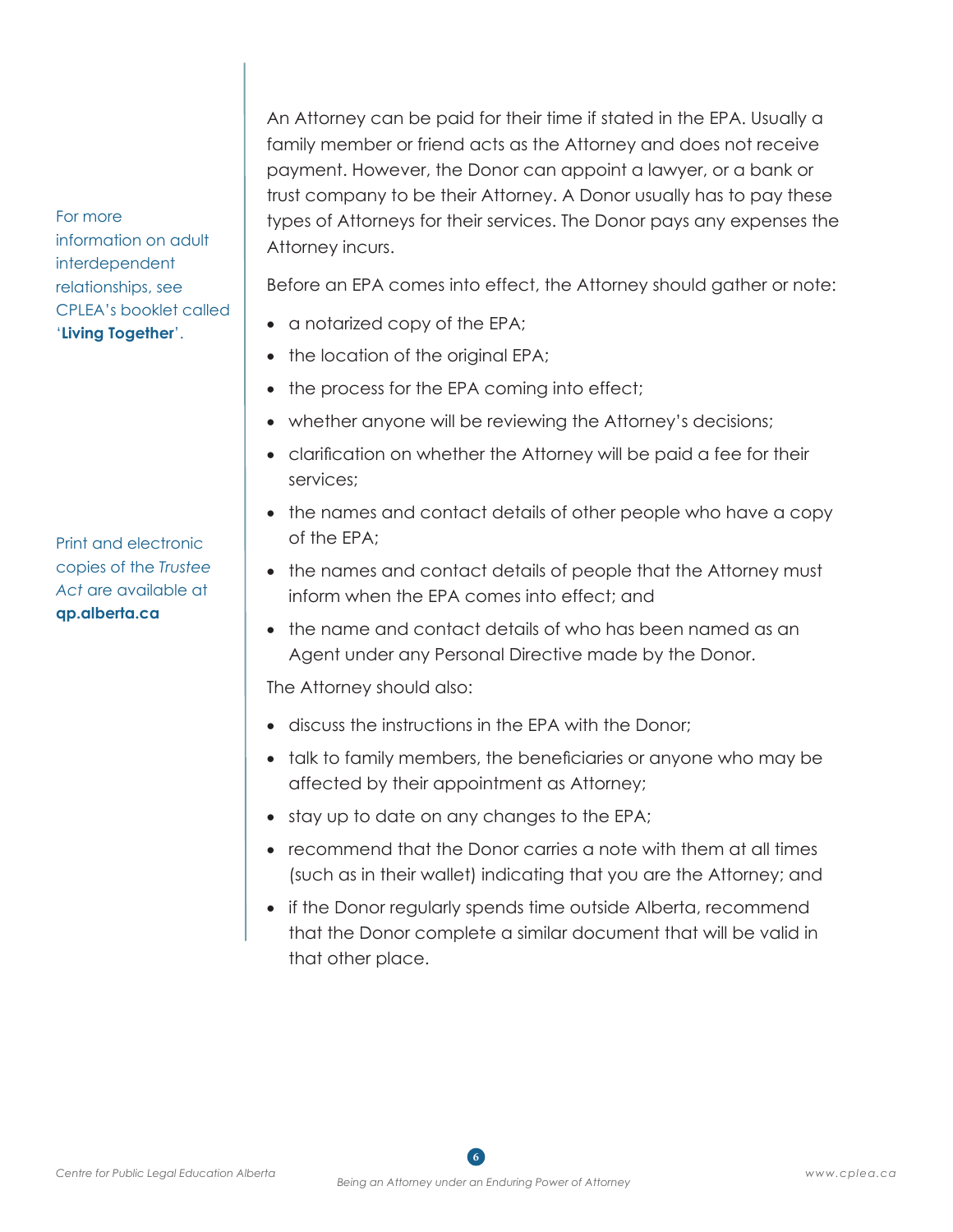Being an Attorney can be a simple task if the Donor does not have a lot of property or financial obligations. However, the job of an Attorney can become more complicated if:

- the Donor owns a business:
- the Donor has a lot of investments or debts;
- the Donor has minor children;
- someone challenges the EPA.

In these cases, being an Attorney can take a lot of time, energy, careful attention to detail and diplomacy. The amount of work will also depend on whether you are the only Attorney or if you are acting with a Co-Attorney.

#### **Attorney Powers**

An Attorney can do almost anything the Donor can do concerning their finances, unless the Donor specifically limits the Attorney's powers.

An Attorney can:

- deal with the Donor's real estate, including buying and selling property (if the Donor specifically gives the Attorney this power);
- prepare and submit the Donor's income tax returns and make any other tax decisions for the Donor;
- • use the Donor's **assets** for the Donor's maintenance, education, benefit, medical care and support;
- use the Donor's assets for the maintenance and support of the Donor's spouse, adult interdependent partner or dependent children;
- hire people to help the Donor, such as service providers, lawyers or accountants;
- • maintain **trusts** for children or other **beneficiaries**;
- deal with any business interests or investments the Donor might have; or
- pay costs for personal decisions made under the Donor's Personal Directive.

**Assets** are what you own. Assets can include things such as money, land, investments and personal possessions like jewelry and furniture.

A **trust** is a way of holding property. An individual or a company, called the trustee, holds and manages the property for the benefit of another person or persons, called the beneficiaries.

The **trustee** of a **trust**,

is the person who is responsible for holding and managing the property in a trust for the benefit of the beneficiaries.

The **beneficiary** of a **trust**, is a person (individual or organization) who receives a benefit from a trust.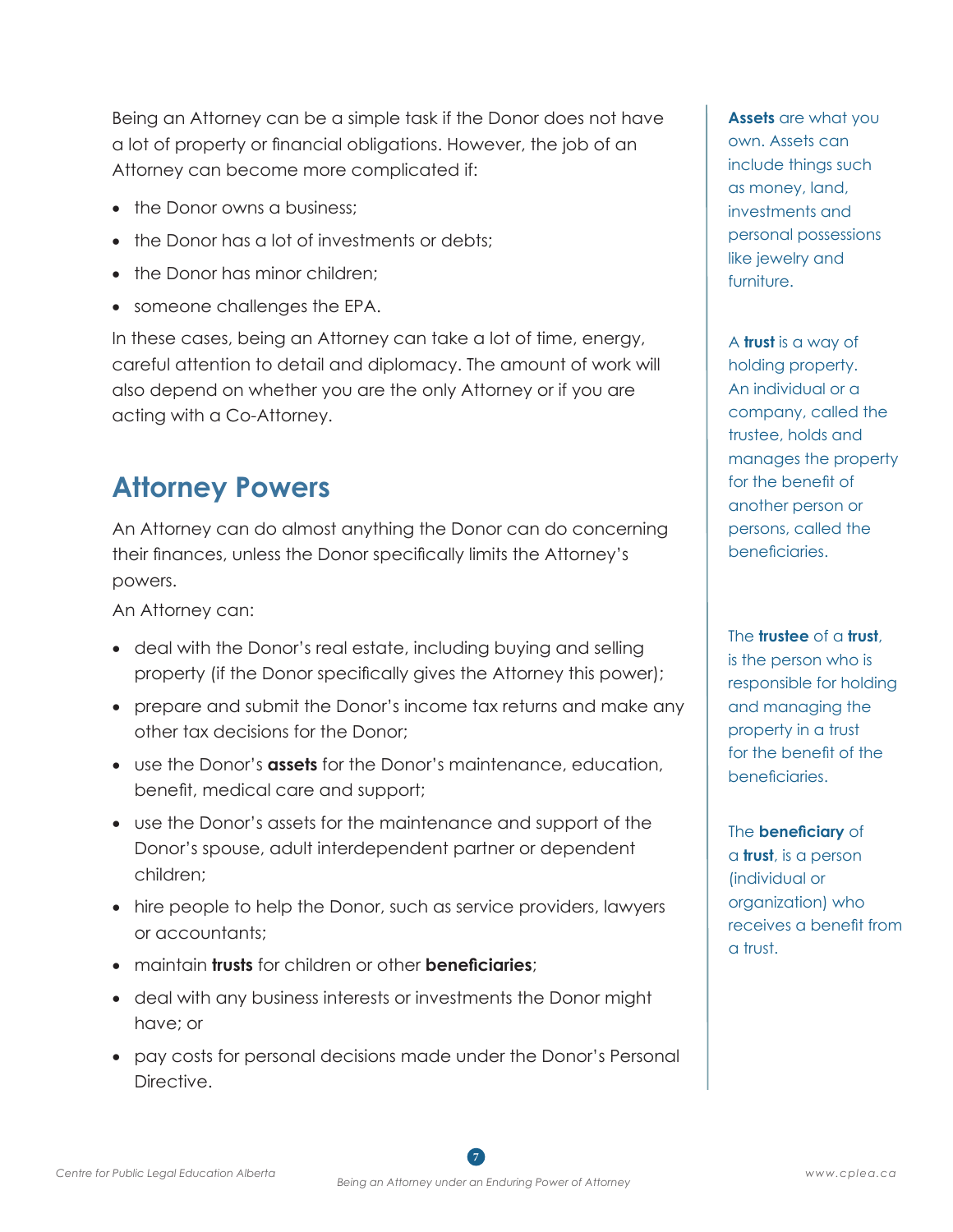If the EPA does not give the Attorney certain powers, then the Attorney cannot make decisions on those items. For example, if the EPA says you only have power over the Donor's investment portfolio, then your power is limited to that asset. You would not have power to deal with the Donor's other property, such as sell the Donor's home.

The Donor can give their Attorney a power of investment in an EPA. This gives the Attorney the power to invest the Donor's money. If this is the case, the Attorney must follow sections 2 to 8 of Alberta's *Trustee Act*. The *Trustee Act* sets out rules about the kinds of investments that trustees can make on behalf of someone else.

An Attorney cannot:

- change or make a new Will for the Donor;
- change or make a new Enduring Power of Attorney for the Donor;
- change or make a new Personal Directive for the Donor;
- change the Donor's designation of beneficiary on their RRSPs, pensions or life insurance policies; or

**An Attorney cannot sign a new EPA or Will on behalf of the Donor.**

• make decisions about the Donor's health care or personal matters.

Once an Attorney starts to act, they cannot renounce (quit) unless they have the court's permission to do so. If there is a Co-Attorney named in the EPA, the court can direct that the Co-Attorney take over as the only Attorney. If there is an Alternate Attorney named in the EPA, the court can direct that the Alternate Attorney take over.

Your responsibilities as an Attorney end:

- if the EPA includes a date or circumstance when it can be revoked or changed;
- the Donor revokes the EPA while they still have mental capacity;
- if the Donor dies:
- if a court determines the EPA ceases to have effect;
- if a court gives you permission to renounce as the Attorney; or
- when you die.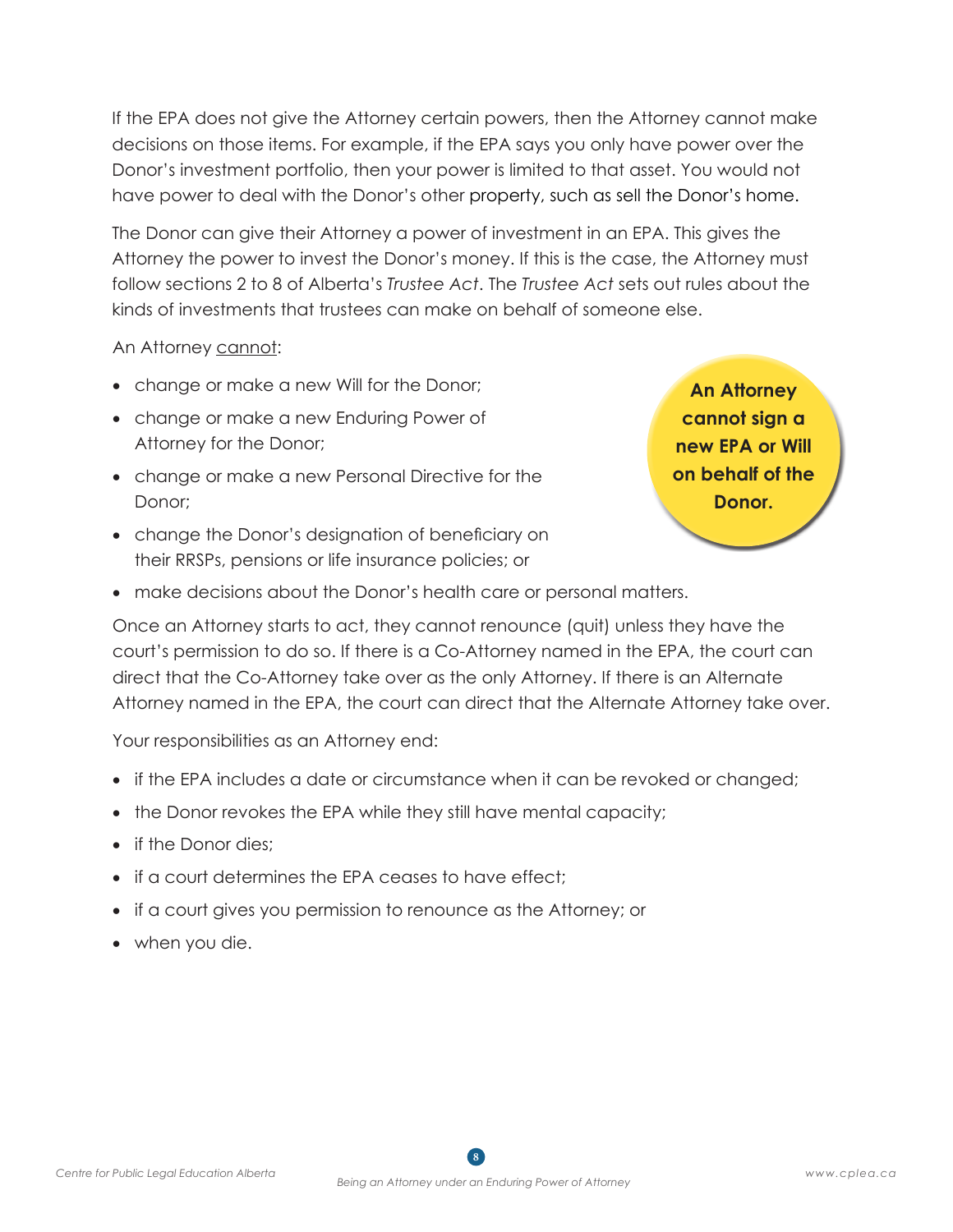# **How an Enduring Power of Attorney Works**

An Enduring Power of Attorney is a written, signed, dated and witnessed legal document. It gives someone the right to act on the Donor's behalf with respect to the Donor's financial affairs while they are still alive.

An EPA can come into effect in one of two ways:

- 1. It can come into effect once it is signed and continues on even if the Donor becomes mentally incapable at some later date; or
- 2. It can take effect on a specific future date or when a specific event occurs. A specific event might be when the Donor loses mental capacity. This is called a "springing" EPA as it "springs" into effect when the specific event happens.

The EPA should state who must make a written declaration that this specific date or event has occurred. The Donor can give this power to the Attorney or to another person. If the EPA does not state who makes this written declaration, then two medical practitioners must make a written declaration.

An EPA must be:

- dated:
- signed by the Donor in the presence of a witness, or another person on behalf of the Donor in the presence of both the Donor and the witness if the Donor is physically incapable of signing; and
- signed by the witness in the presence of the Donor.

Once the EPA is in effect, the Attorney can act on behalf of the Donor.

An EPA from another province is valid in Alberta if it meets two conditions:

- 1. it is a valid power of attorney according to the law in the place where it was made;
- 2. the Attorney's authority does not end if the Donor loses mental capacity after it is signed.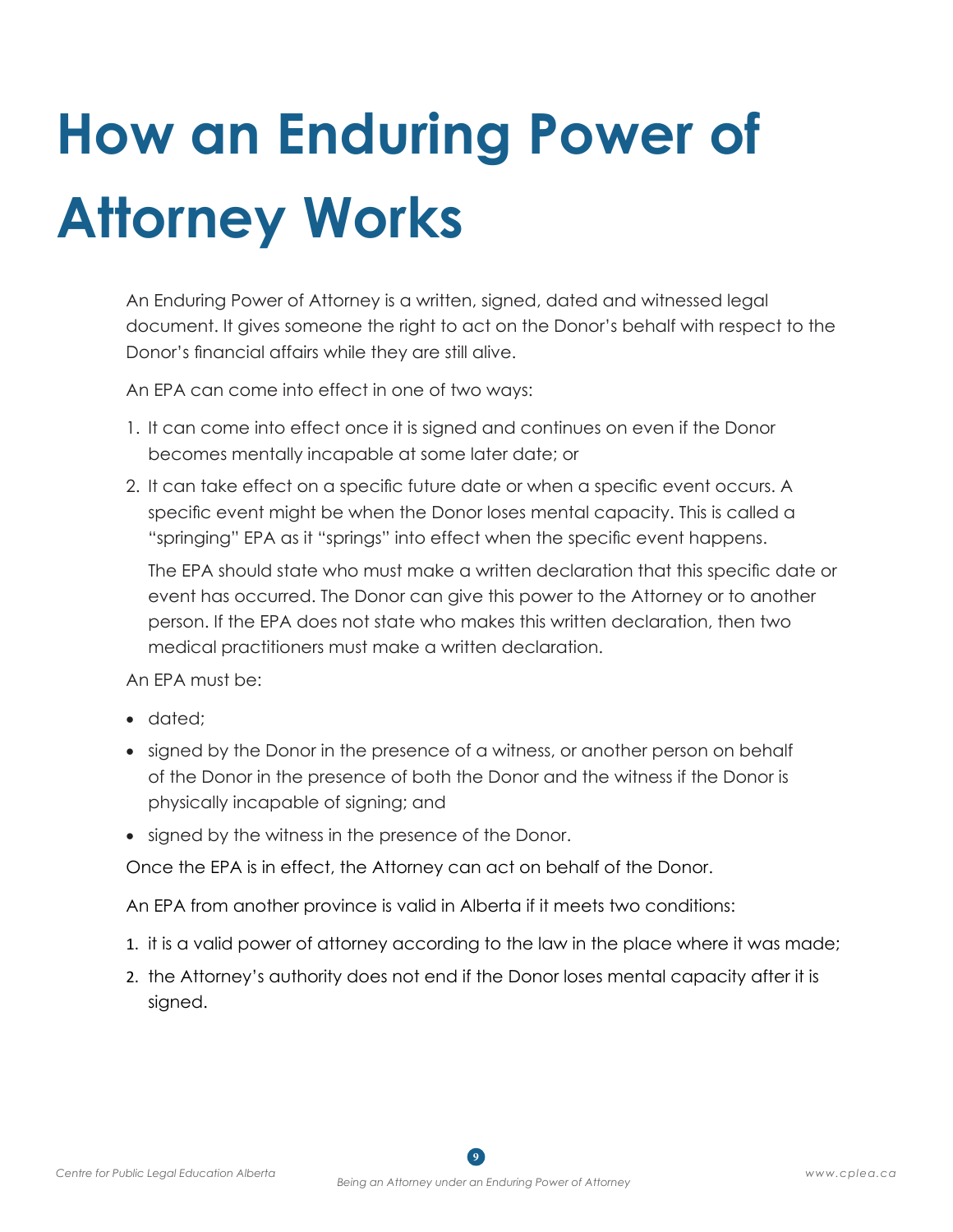#### **Things an Attorney Should Know**

If you agree to be someone's Attorney, you should ask the following questions to help you understand what you will have to do as their Attorney:

- Where is the original EPA kept? How can you access it?
- Has the Donor provided you with a notarized copy of the EPA that you can keep and have available if it comes time to use it?
- What property does the Donor own? Where is it located (addresses of real estate, banks for accounts, etc.)? What debt does the Donor have?
- Is any of the Donor's property owned jointly with others? If so, does the Donor own the property as joint tenants or tenants in common? Who are the other owners, and do you have contact info for them?
- Are beneficiaries named for specific property, such as insurance plans or investment accounts?
- What are the Donor's financial wishes? Do you or the Donor think there could be issues with other people about the Donor's wishes?
- How does the EPA come into effect? If the EPA comes into effect on the Donor's mental incapacity, does the EPA clearly state how this is determined?
- Are other Attorneys named in the EPA? Who else has copies of the EPA?
- Does the Donor have a Personal Directive? If so, who is the Agent named in it?
- Will you be paid a fee for acting as Attorney?
- Who do you need to contact when the EPA comes into effect (along with contact info)?
- Will anyone be reviewing your decisions as Attorney? Who do you need to notify of your decisions?
- Does the Donor own property outside of Alberta? Is the EPA valid in that other jurisdiction?

The Donor may not want to share all of this information with you in advance. However, the Donor should know that you need this information once your powers take effect. Be sure to ask the Donor to let you know if they update or change their EPA, Personal Directive or Will. The Donor should give you updated copies of these documents if they make changes.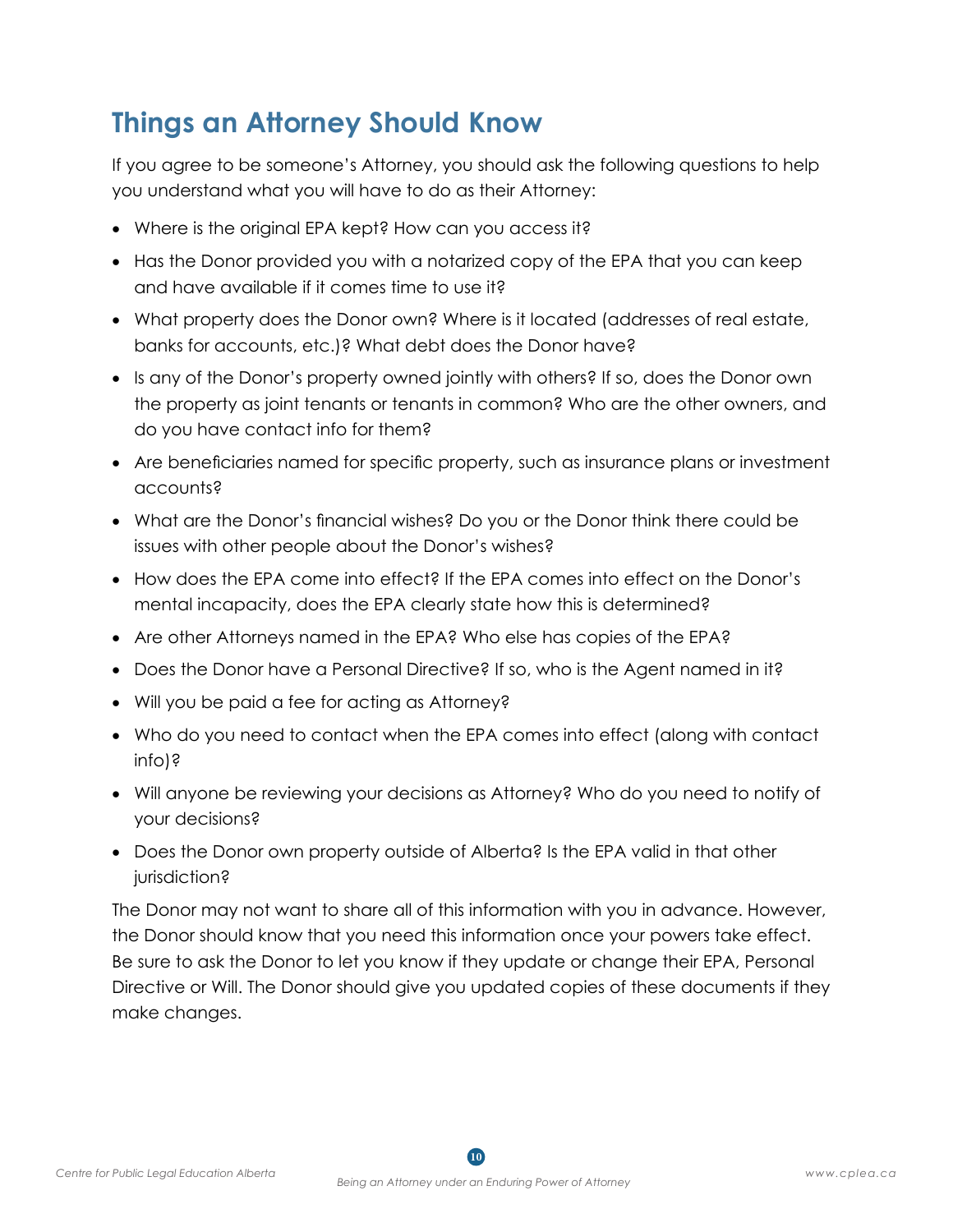# **Reviewing Attorney Decisions**

Alberta's *Powers of Attorney Act* allows for certain people to apply to the court for an order directing the Attorney to give an accounting of all transactions the Attorney has entered into on the Donor's behalf.

The people that can apply to the court are:

- the Donor:
- the Door's **Personal Representative** or a trustee of the Donor's estate;
- any interested person (if the Donor is unable to make reasonable judgements about their estate). The *Act* does not define who an interested person is so it is up to the court to decide.

The Donor and the Attorney must be served (given) a copy of any application made to the court. The court can then make any order it considers proper in the circumstances.

An Attorney or Donor cannot contract out of this accounting requirement. The right to an accounting exists under the *Act* even if an agreement or waiver says otherwise.

#### A **Personal Representative** is the person named in a Will who is responsible for managing the testator's estate and for carrying out the instructions in the Will.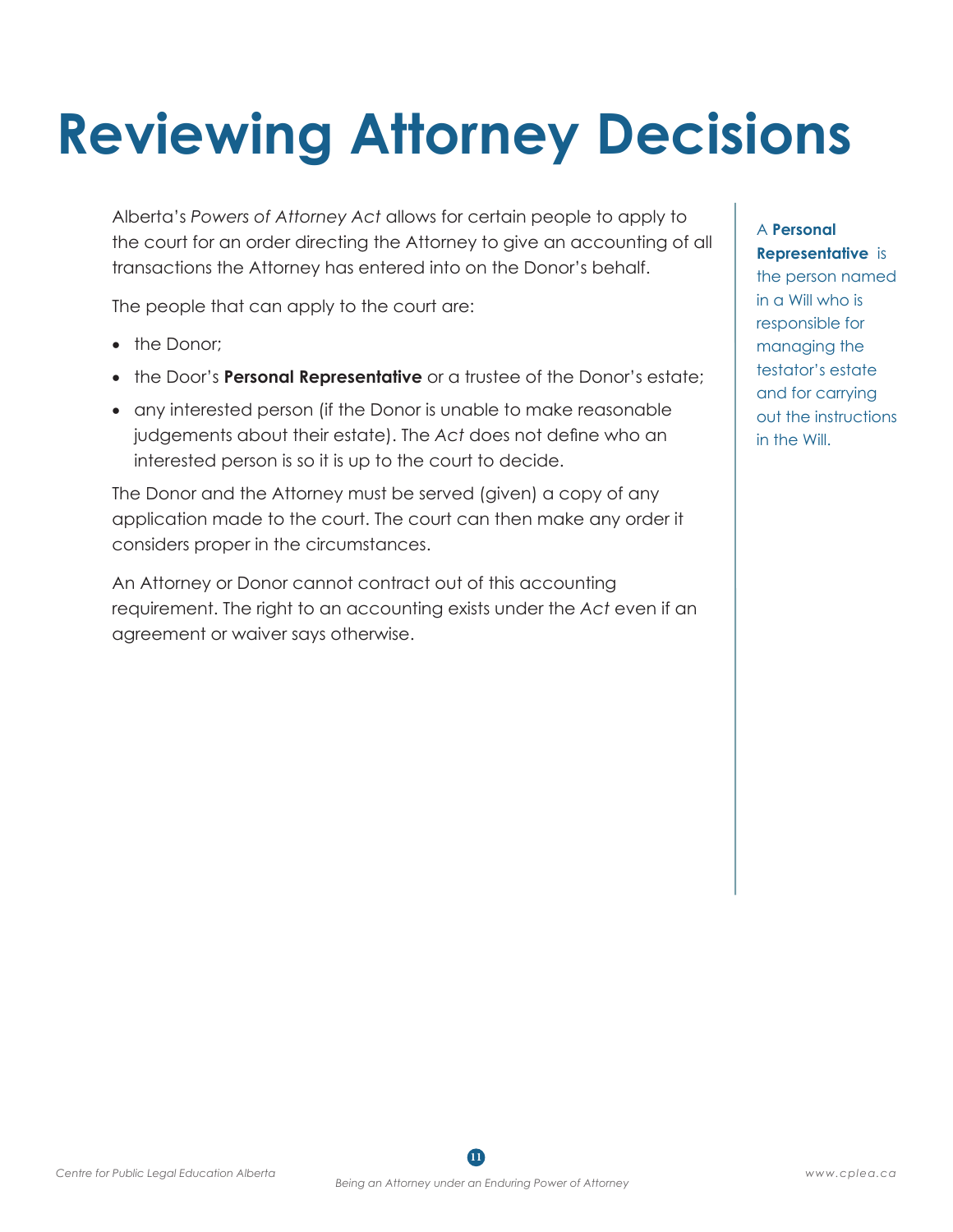A **trusteeship order** of an **adult**, is an order of the court made under section 46 of Alberta's *Adult Guardianship and Trusteeship Act* in response to an application by a person requesting to be named the adult's trustee.

The **trustee** of an **adult**, is a person named as a trustee in a trusteeship order made under section 46 of Alberta's *Adult Guardianship and Trusteeship Act*. The trustee of an adult has the authority to make financial decisions for that adult.

For more information on trusteeship orders, see CPLEA's booklet called '*Adult Guardianship and Trusteeship Act*'.

#### **When Problems Arise**

#### **Original EPA Cannot Be Found**

Sometimes the original EPA cannot be found, even after a thorough search of the Donor's belongings. Without at least a copy of the EPA, it is impossible for you to act. You must apply to the court for a **trusteeship order**.

#### **Disagreements with another Attorney**

An EPA can set out how disagreements between Co-Attorneys should be resolved. If the EPA does not say anything about resolving disputes, the Co-Attorneys can apply to the court for advice and direction.

#### **Disagreements with Family Members**

An Attorney must follow the wishes of the Donor as expressed in the EPA. Sometimes loved ones are not happy with the decisions the Attorney is making. The Attorney is obligated to follow the instructions in the EPA, regardless of others. The Attorney can also apply to the Court of Queen's Bench of Alberta for advice and direction if disputes cannot be resolved.

#### **Donor's Money Runs Out**

If it looks like the Donor's money may run out, get immediate advice from a lawyer so that you do not become personally liable for any of the Donor's debts. You may wish to contact government and social services agencies to find out if there is funding you can apply for. Take these steps well in advance of the money actually running out.

#### **Attorney Makes a Mistake**

Remember that no one is perfect. You are legally responsible for the financial situation of another person and the situation should be treated with great care. Consider talking to your lawyer about the issue and, if necessary, apply to the Court of Queen's Bench of Alberta to ask for advice and direction.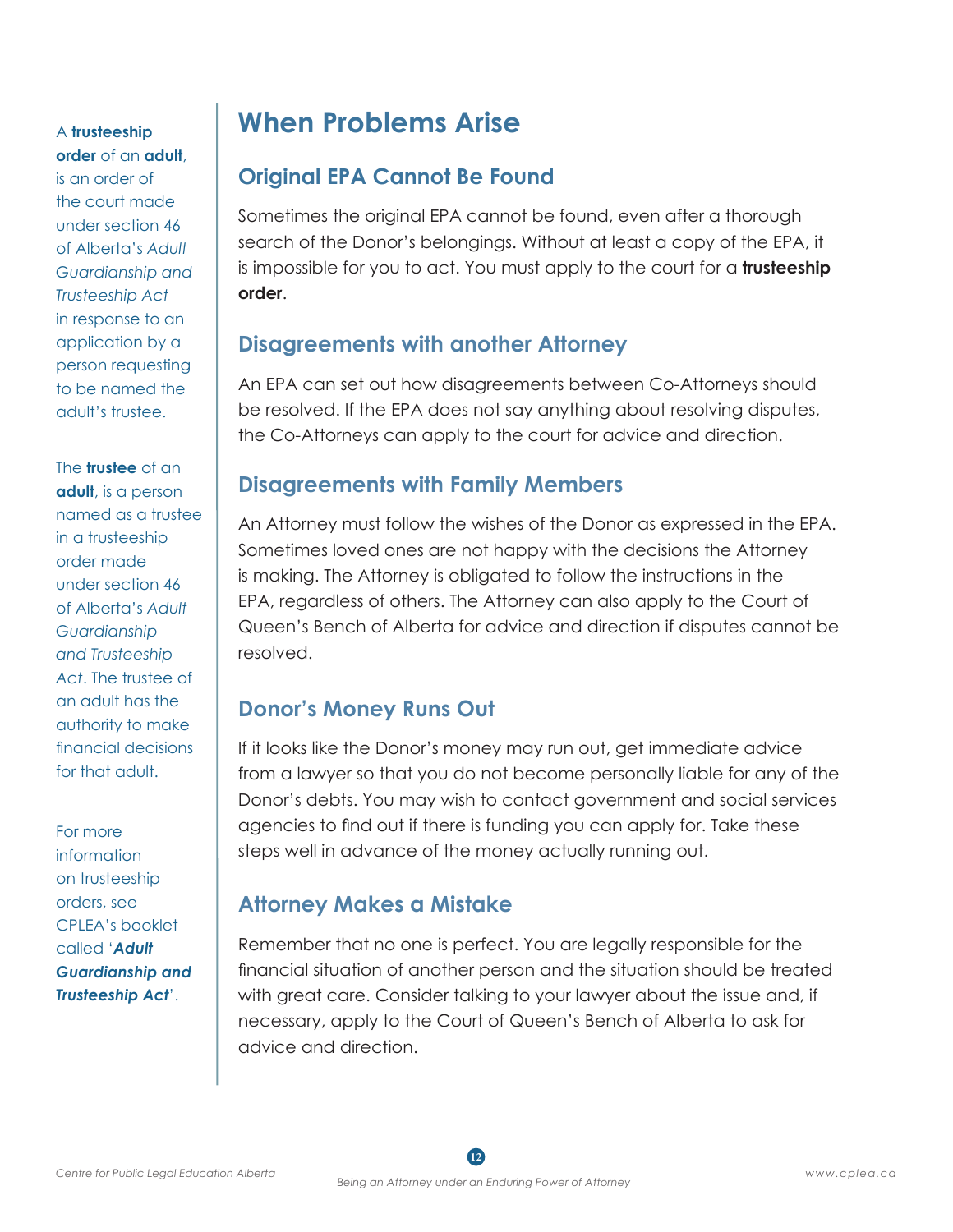## **When the EPA Comes Into Effect**

#### 1. **Locate the EPA. Read it as soon as possible.**

Most people keep their original EPA in a safety deposit box. To look in the safety deposit box, contact the bank and take the safety deposit key, your copy of the EPA and your identification. Tell the bank that you are the Attorney and are looking for the original EPA. If the EPA is there and names you as an Attorney, they should let you take the document. The lock can be drilled open for a fee if the key cannot be found.

Once you have the original, you should make many notarized copies, as most service providers will want to see and keep a **notarized copy**.

#### 2. **Confirm the proper procedure has been followed to bring the EPA into effect.**

If the EPA says that it comes into effect when the Donor loses mental capacity, make sure that the proper procedure has been followed for determining the Donor has lost mental capacity. If the EPA does not say who makes this determination, then two medical practitioners must make a declaration.

#### 3. **Immediately inform everyone who needs to know.**

An EPA might say who to inform that the EPA is in effect. This could include family members or other people. Practically speaking, you will have to inform the Donor's banks, financial advisors, etc. that the EPA is in effect.

#### 4. **Find out if there is a Personal Directive.**

The Attorney can also be the Agent under the Personal Directive. If not, the Attorney will have to work with the Agent if healthcare decisions that the Agent is making require money.

#### 5. **Find out if there is a Will.**

If you are the Personal Representative under the Will, you will want to address any conflicting issues about your roles and actions. The Will may contain information that can help you make decisions.

A **notarized copy** is a document that has been certified by a notary as a true copy of the original.

In Alberta, a notary is a person given powers by the *Notaries and Commissioners Act* to certify documents.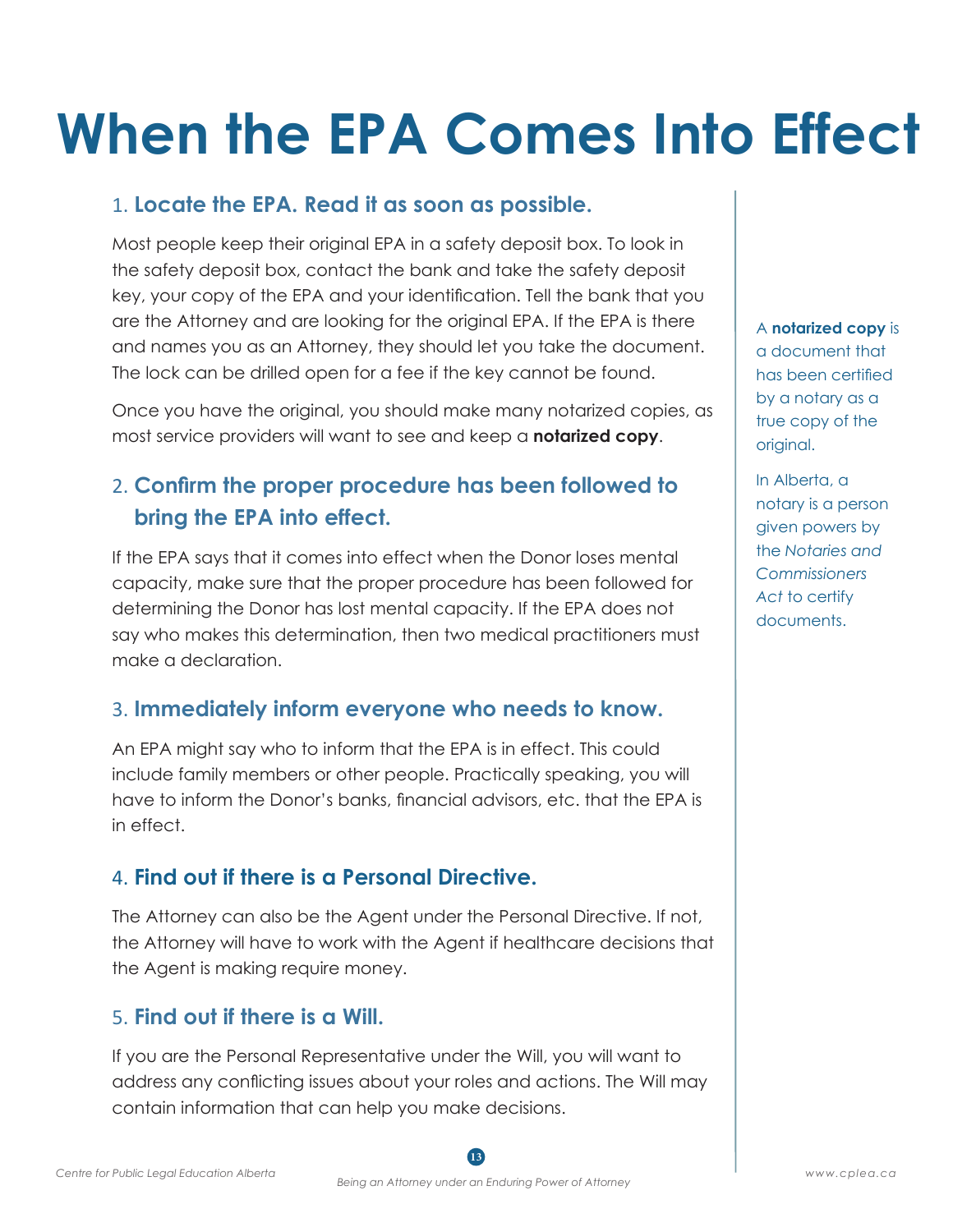#### 6. **Make a list of the Donor's assets, payments, debts and other financial matters.**

You should also try to find out the value of the Donor's assets and debts. You may have to contact an investment advisor (for investments) or the municipality (for the Property Assessment Notice) or a real estate agent.

#### 7. **Protect the assets.**

As the Attorney, you are responsible for protecting the Donor's assets for future use and in the Donor's best interests.

#### **TASKS**

Specific tasks might include:

- Gain access to and make a list of the contents in the Donor's safety deposit box.
- Arrange for safe storage of valuable items.
- Collect any monies owed to the donor.
- Gain access to the donor's motor vehicle and ensure it is stored in a safe place until you decide what to do with it.
- Gain access to the Donor's home to take care of pets, make sure appliances are off, mow the lawn, collect the mail and newspaper, etc.
- If the Donor rented their home (and only if appropriate), arrange with the landlord to remove the Donor's property, terminate the lease or arrange a sub-lease, depending on the circumstances.
- If appropriate, cancel and request refunds for the Donor's driver's licence, magazine and newspaper subscriptions, cable television, club memberships, telephone service, etc.
- Apply for benefits, such as the Canadian Pension Plan or other pension plan, disability payments, Old Age Security benefits, Registered Retirement Income Fund (RRIF) payments.
- Ensure there is enough insurance coverage (for the Donor, the Donor's property, etc.).
- Get information on outstanding credit card balances. Cancel cards (if appropriate).
- • Contact Canada Post to reroute the donor's mail.
- Send change of address forms to organizations you will be working with as the Attorney.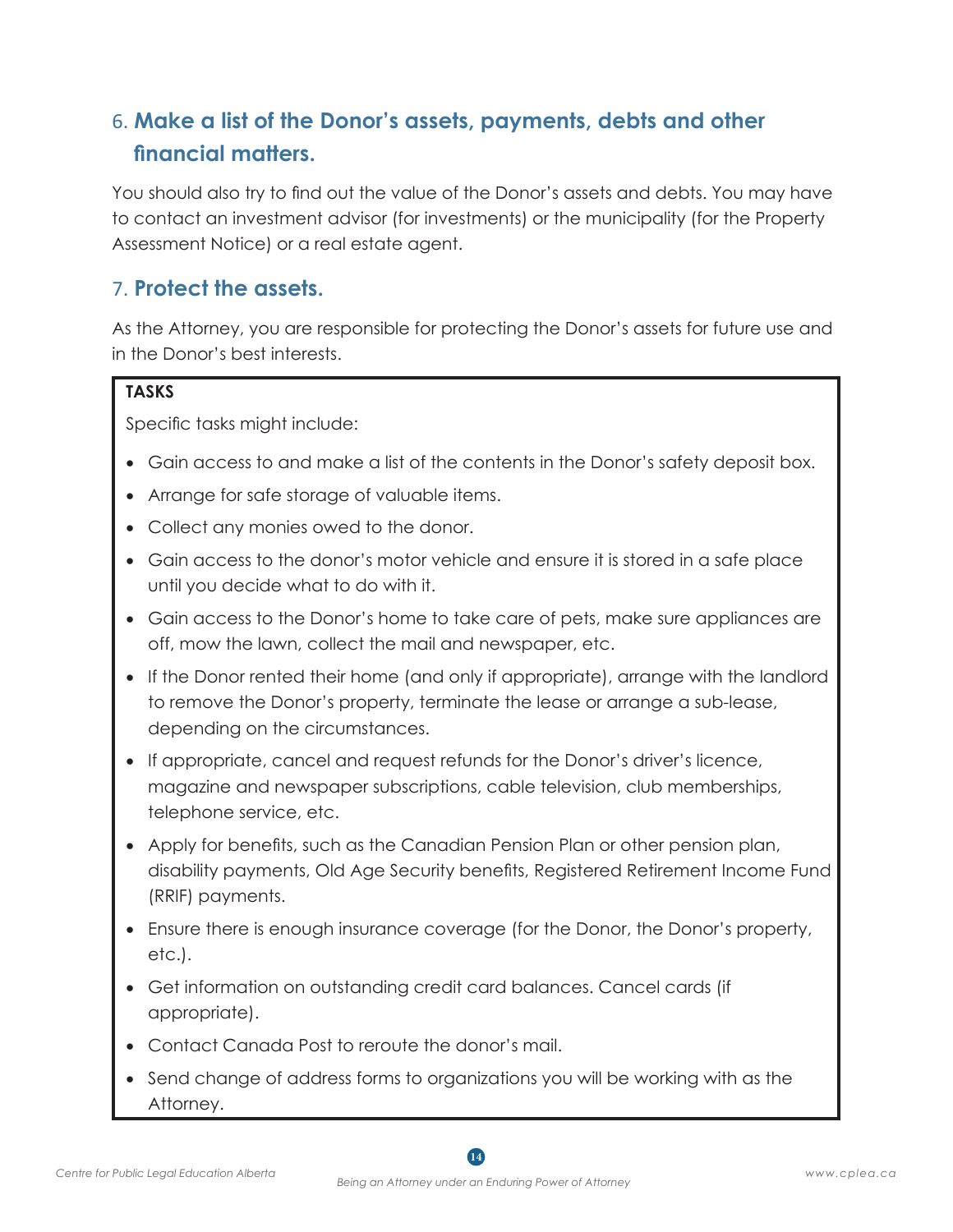#### 8. **Deal with the assets.**

You should make the necessary decisions as they come up, in the order that makes sense. When making decisions, you must:

- follow any clear instructions set out in the EPA;
- if there are no clear instructions, make the decisions you believe the Donor would have made and in the best interests of the Donor.

#### 9. **Keep proper records.**

One of your duties as Attorney is to keep complete and detailed records of the decisions you make. Keeping complete and detailed accounts includes:

- documenting the dates of your decisions;
- keeping a list of all decisions you make as the Attorney;
- keeping all documents for all decisions you make as the Attorney;
- keeping a copy of the EPA and court orders, and any other documents that relate to your authority.

The EPA may say what records you are to keep and what you are to do with them.

You should keep these records until:

- you stop being the Attorney and receive a release from someone authorised to give one;
- • another person gets authority to manage the Donor's property and you give the records to that person;
- the donor dies and you give the records to the Donor's Personal Representative.

#### 10. **Keep people informed.**

The EPA may say who you should inform (or not inform) of decisions you make. Other people may have their own ideas about what is in the Donor's best interests and what the Donor's decision would be. You must act according to the terms of the EPA.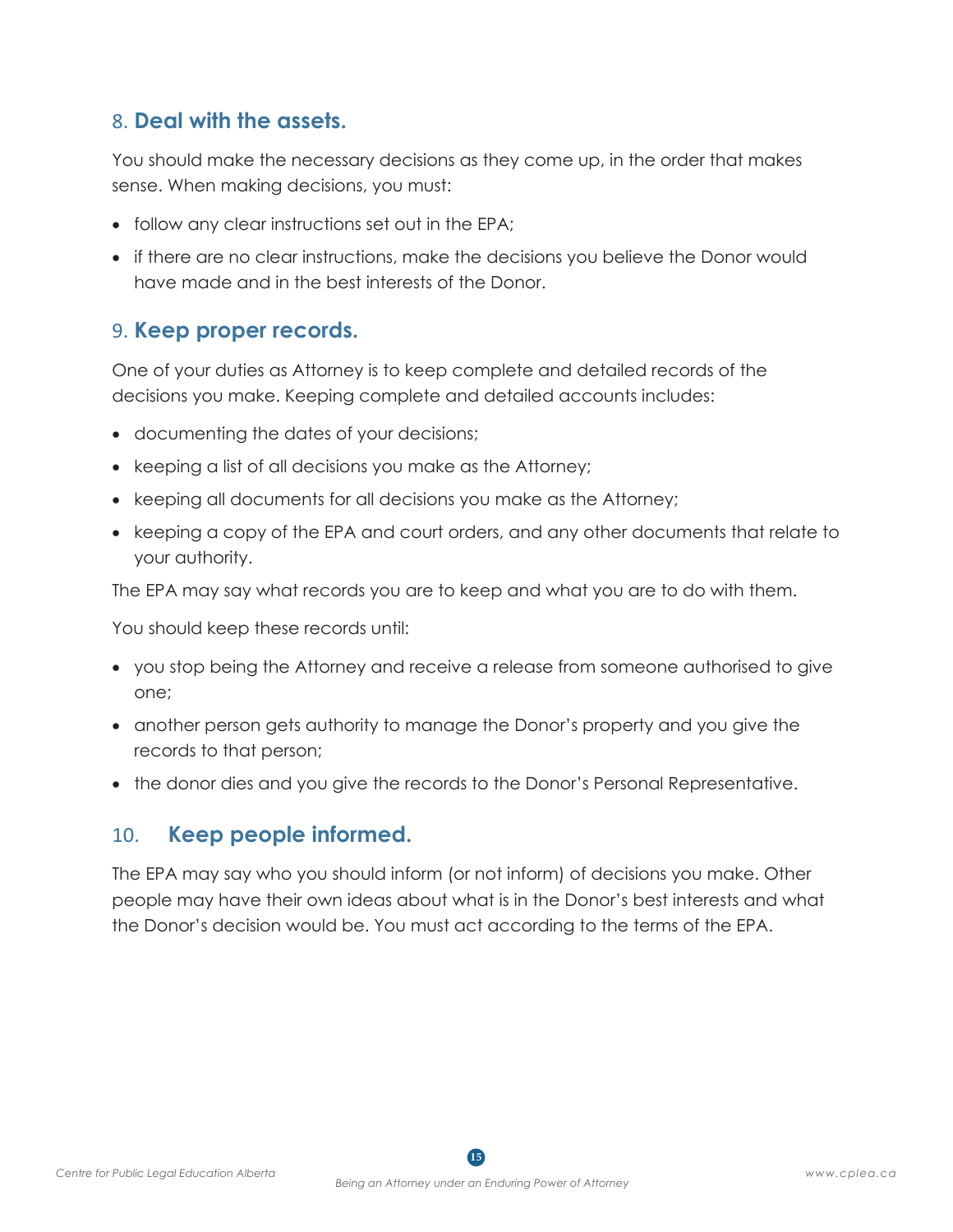### **Glossary**

#### **adult interdependent partner**

A person with whom you are in an adult interdependent relationship.

#### **adult interdependent relationship**

A term unique to Alberta for relationships outside of marriage and governed by Alberta's *Adult Interdependent Relationships Act*.

It is a "relationship of interdependence" between two people who:

- have lived together for three years or more; or
- live together and have a child together, by birth or adoption; or
- have signed an adult interdependent partner agreement.
- A "relationship of interdependence" exists where two people:
- share one another's lives; and
- are emotionally committed to one another; and
- function as an economic and domestic unit.

#### **Agent**

A person named in a Personal Directive to make personal decisions on behalf of the Maker.

#### **beneficiary**

Of an **estate**, a person (individual or organization) who inherits all or part of a deceased person's estate.

Of a **trust**, a person (individual or organization) who receives a benefit from a trust.

#### **Donor**

A person who makes a Power of Attorney or an Enduring Power of Attorney.

#### **Enduring Power Of Attorney**

A type of Power of Attorney that continues on even if you lose mental capacity.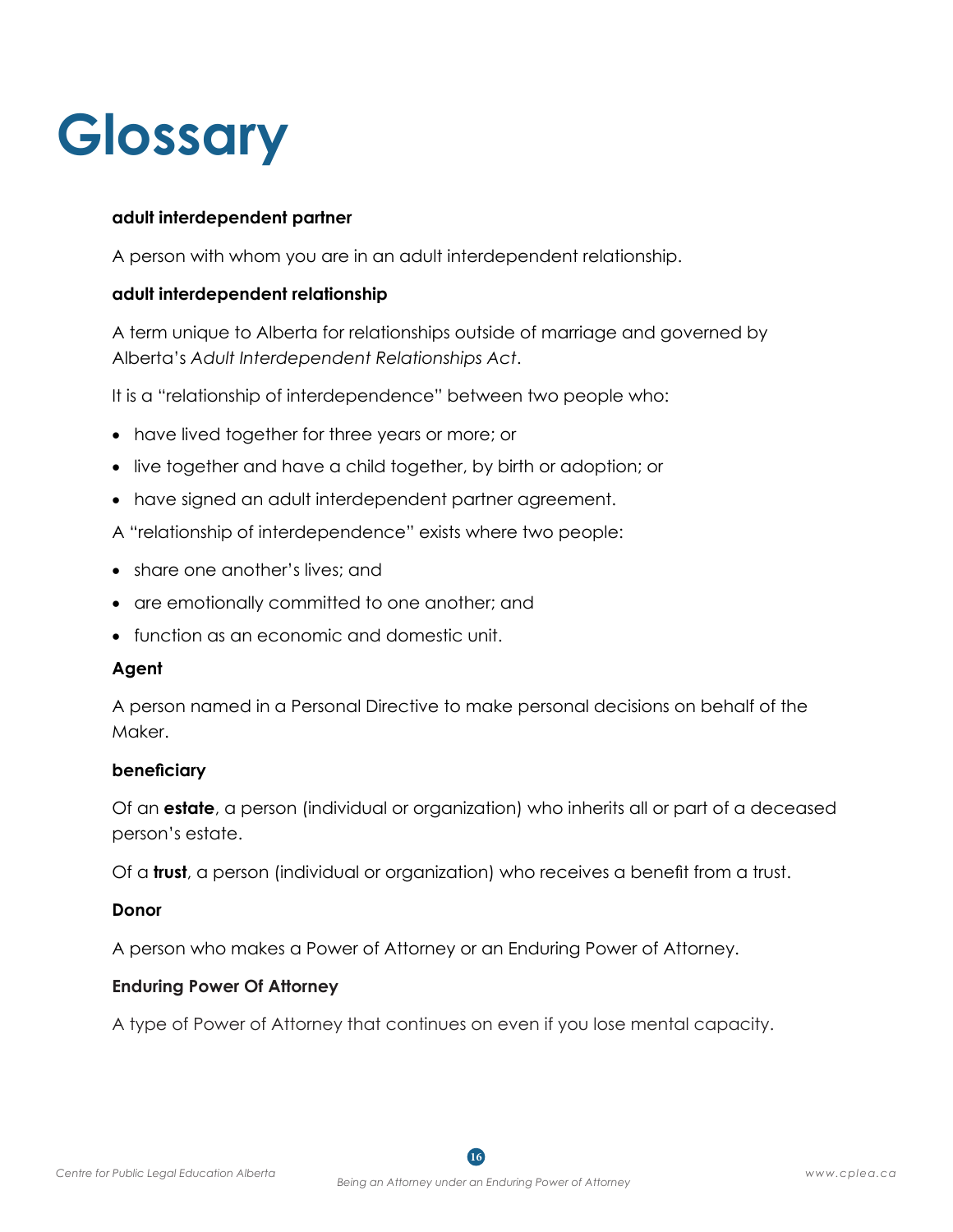#### **financial matter**

Any matter relating to buying, selling, managing or protecting property. Essentially, a financial matter refers to anything you can own (including money).

#### **mental capacity**

The ability to understand information that is relevant to making a decision and the ability to appreciate the reasonably foreseeable consequences of the decision.

#### **Personal Directive**

A written, signed, dated and witnessed document that appoints someone else (your Agent) to look after your personal matters (non-financial only).

#### **Personal Representative**

The person named in a Will who is responsible for managing the testator's estate and for carrying out the instructions in the Will.

#### **Power of Attorney**

A written, signed, dated and witnessed document that gives someone else (your Attorney) the right to act on your behalf with respect to your financial affairs while you are still alive. A Power of Attorney can be for a specific act, a definite period of time, or general in nature.

#### **trust**

Is a way of holding property. An individual or a company, called the trustee, holds and manages the property for the benefit of another person or persons, called the beneficiaries.

#### **trustee**

Of an **adult**, a person named as a trustee in a trusteeship order made under section 46 of Alberta's *Adult Guardianship and Trusteeship Act*. The trustee of an adult has the authority to make financial decisions for that adult.

Of a **trust**, the person who is responsible for holding and managing the property in a trust for the benefit of the beneficiaries.

#### **Will**

A legal statement of how a person wants their property to be dealt with after their death.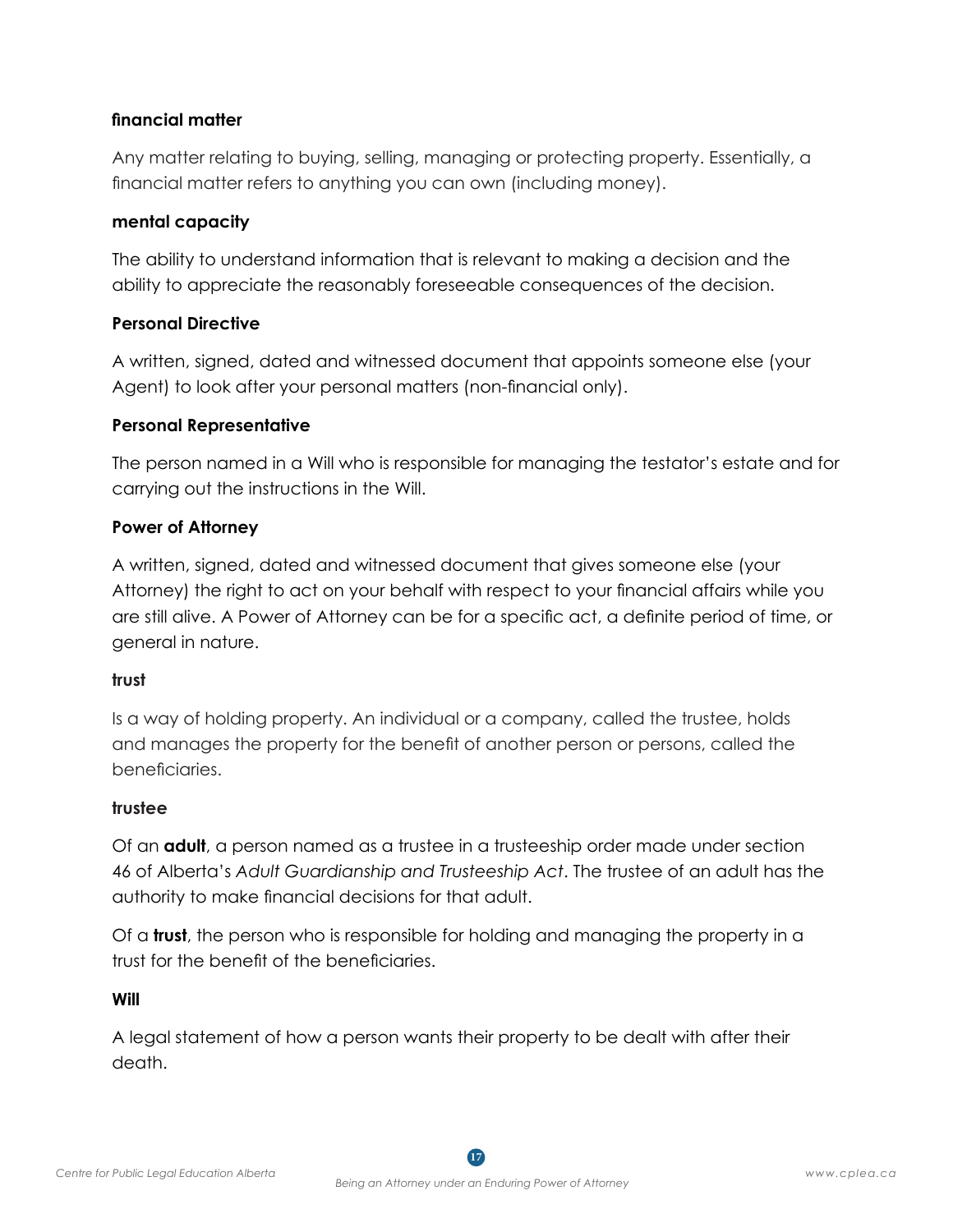### **Resources**

#### **Government & Court Services**

#### **Government of Alberta**

Enduring Power of Attorney in Alberta [https://www.alberta.ca/enduring-power](https://www.alberta.ca/enduring-power-of-attorney.aspx)[of-attorney.aspx](https://www.alberta.ca/enduring-power-of-attorney.aspx)

#### **Alberta Courts**

[www.albertacourts.ca](http://www.albertacourts.ca)

#### **Office of the Public Guardian and Trustee**

Services and support for vulnerable Albertans and their families. Toll-free: 310.0000 then 780.422.1868 [www.alberta.ca/office-public-guardian](http://www.alberta.ca/office-public-guardian-trustee.aspx)[trustee.aspx](http://www.alberta.ca/office-public-guardian-trustee.aspx)

#### **Legal Services**

#### **Law Society of Alberta Lawyer Referral Service**

Provides names of three lawyers. Each lawyer to provide half-hour consultation free of charge.

Toll-free: 1.800.661.1095

[https://www.lawsociety.ab.ca/public/](https://www.lawsociety.ab.ca/public/lawyer-referral/) [lawyer-referral/](https://www.lawsociety.ab.ca/public/lawyer-referral/)

#### **Legal Aid Alberta**

Toll-free: 1.866.845.3425 [www.legalaid.ab.ca](http://www.legalaid.ab.ca)

#### **Edmonton Community Legal Centre (ECLC)**

Legal clinic in Edmonton. Call for hours and eligibility.

780.702.1725

[www.eclc.ca](http://www.eclc.ca)

#### **Calgary Legal Guidance (CLG)**

Legal clinic in Calgary. Call for hours and eligibility.

403.234.9266

#### <http://clg.ab.ca>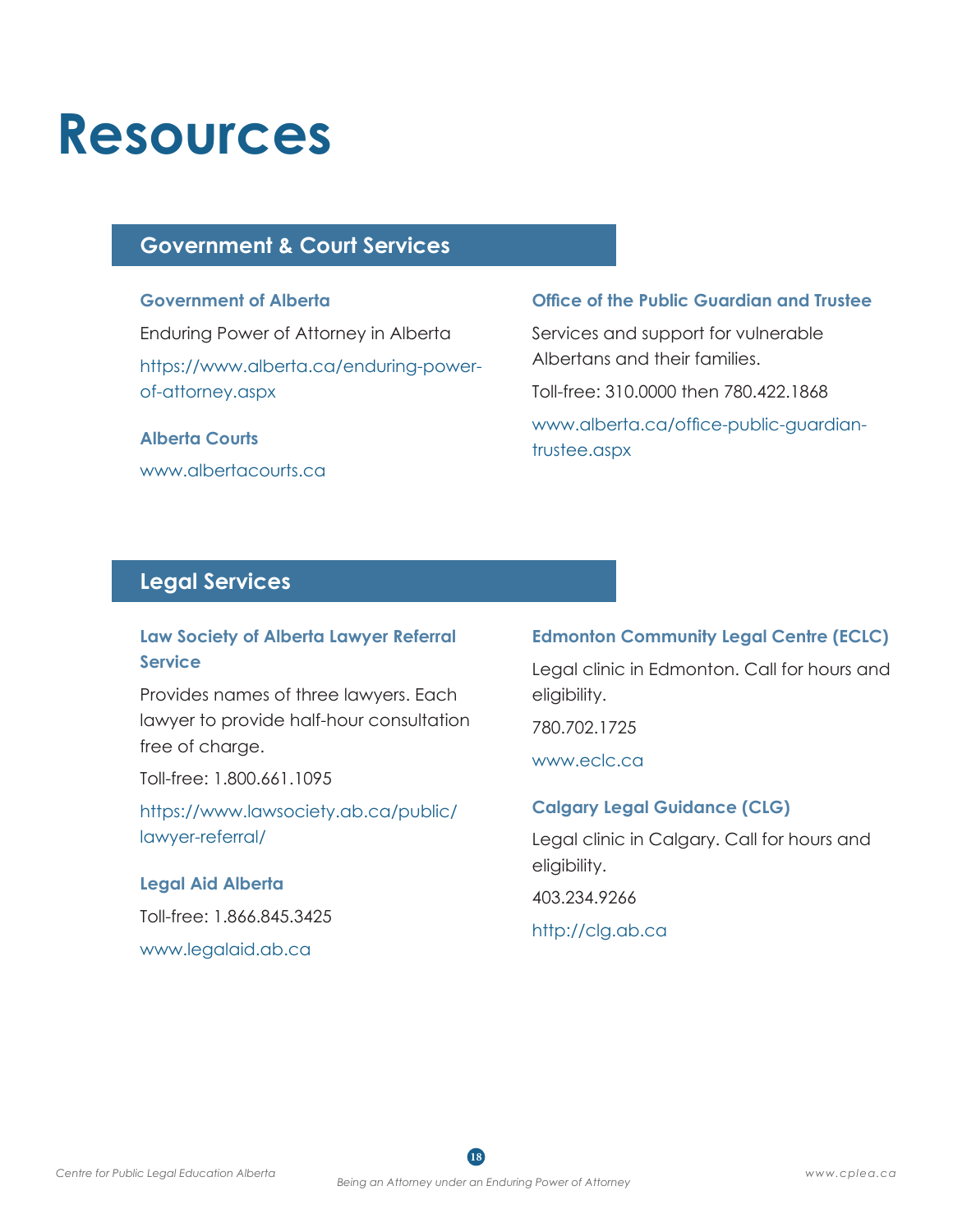#### **Community Legal Clinic – Central Alberta**

Legal clinics in Central Alberta. Call for hours and eligibility.

Central Alberta: 403.314.9129

Fort McMurray: 587.674.2282

Lloydminster: 587.789.0727

Medicine Hat: 403.712.1021

[www.communitylegalclinic.net](http://www.communitylegalclinic.net)

#### **Grande Prairie Legal Guidance**

Legal clinic in Grande Prairie. Call for hours and eligibility.

780.882.0036

[www.gplg.ca](http://www.gplg.ca)

#### **Lethbridge Legal Guidance**

Legal clinic in Lethbridge. Call for hours and eligibility.

403.380.6338

<http://www.lethbridgelegalguidance.ca/>